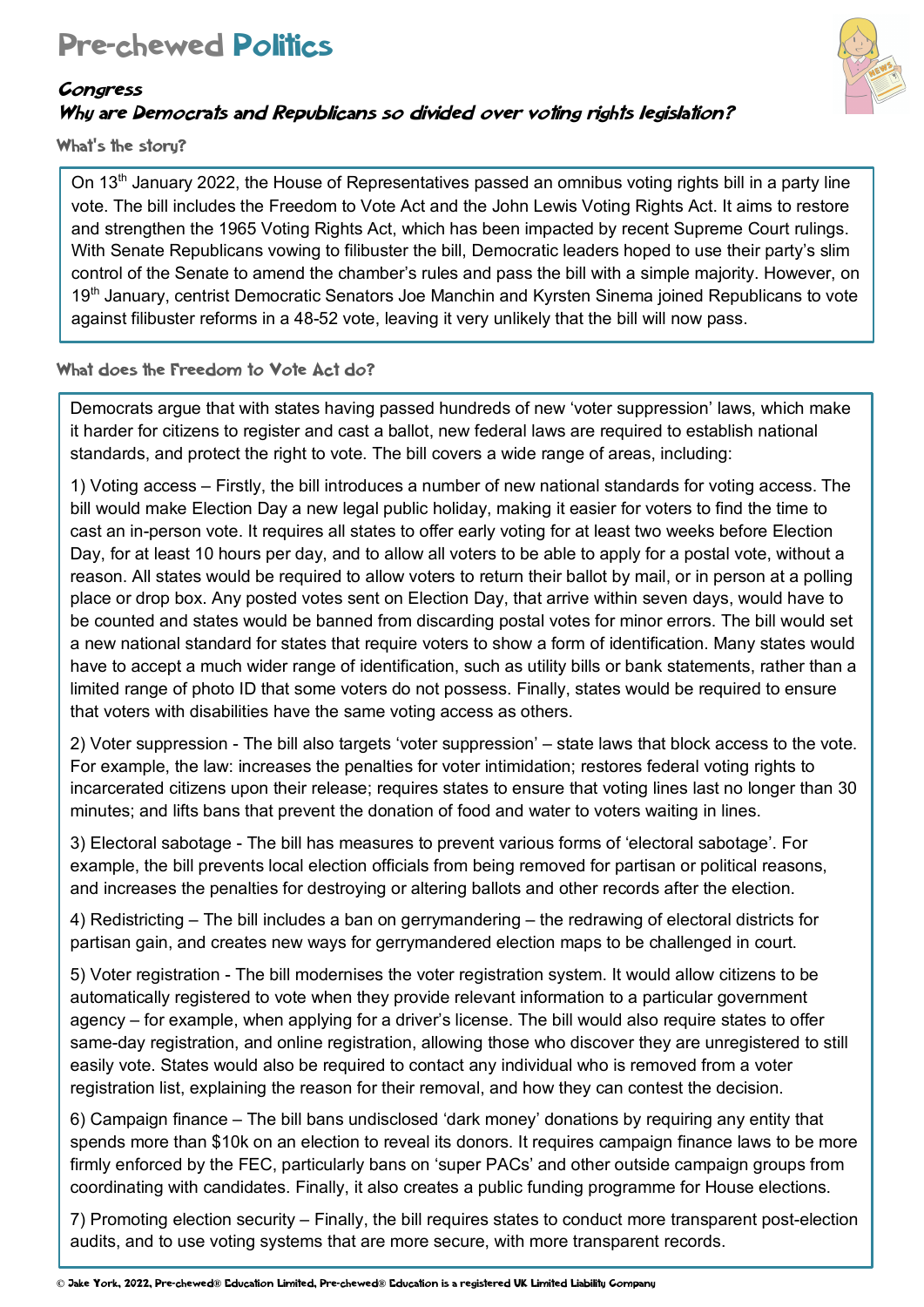# Pre-chewed Politics

What does the John Lewis Voting Rights Act do?

The John Lewis Voting Rights Act is primarily designed to restore and strengthen the 1965 Voting Rights Act, which has been weakened by a series of landmark Supreme Court decisions.

In the decades following the ratification of the 15th Amendment in 1870, which prohibited federal and state governments from restricting voting rights on the basis of race, many southern states began to use a variety of techniques, including poll taxes and literacy tests, that disproportionally disenfranchised African-Americans. In 1965, Congress attempted to end this discrimination with the Voting Rights Act. Firstly, Section 5 of the Voting Rights Act gave the Department of Justice the power to review all new voting rules proposed by states and local governments with a history of discrimination. The federal government could then block any rules it believed would have a discriminatory effect. Section 4(b) of the Act included a 'formula', to establish which jurisdictions would require this federal 'preclearance'. Under Section 4(b), any jurisdiction that, as of November 1964, had used a "test or device" to restrict voting, *and* where less than half of eligible citizens were registered to vote, would have to first prove that their proposed reforms would not harm minority voters. This formula and preclearance provision was set to expire after five years, but the Act was repeatedly re-authorised. However, the dates specified in the Section 4(b) formula were last amended in the 70s. When Congress re-authorised the Act for another 25 years in 2006, it left states to be assessed based on election practices and turnout from decades earlier.

In *Shelby County v. Holder (2013),* the Supreme Court ruled 5-4 that the Section 4(b) formula was unconstitutional because it was "based on 40-year-old facts" that had "no logical relationship to the present day." Chief Justice John Roberts said that if Congress was to continue to single out particular states, it had to be "on a basis that makes sense in light of current conditions." With Section 4(b) struck down, the federal government was effectively left unable to use its Section 5 powers to block new voting laws that might have a discriminatory effect. In response, the John Lewis Voting Rights Act seeks to introduce a new, updated, 'preclearance' formula. Under the bill, federal approval for voting reforms would be needed in: any state that has had 15 or more voting rights violations in the last 25 years; any state that has 10 or more voting rights violations, with at least one committed by state rather than local government; any local government that has had 3 or more voting rights violations in the last 25 years.

While sections 4 and 5 of the Voting Rights Act were designed to tackle *new* forms of discrimination, Section 2 was drafted to address discriminatory voting laws that were already on state statute books. As amended in 1982, Section 2(a) prohibits any "voting qualification or prerequisite to voting or standard, practice, or procedure" that "results in a denial or abridgement" of voting rights "on account of race or colour". Section 2(b) states that section 2(a) is only violated if, after considering the "totality of circumstances", it is demonstrated that election procedures are "not equally open to participation" by members of certain races, with some having "less opportunity" to participate in the process than others.

However, in, *Brnovich v. DNC (2021),* the Supreme Court ruled 6-3 that, when deciding whether a challenged state voting law unlawfully discriminates, judges must consider five 'guideposts': 1) the size of the burden the rule places on voters; 2) the disparity of the rule's impact on minority voters; 3) whether there are other less-burdensome methods of voting available in the state; 4) whether the rule departs from "standard practice" when the Voting Rights Act was last amended in 1982; 5) the strength of the state's interest in the rule, i.e. the need to prevent fraud. (For more detail, see our January 2022 case study 'Has the US Supreme Court given a green light to new forms of voter suppression?').

Democrats argue that the guideposts set out in the *Brnovich* decision will make it too difficult for voters to sue and block discriminatory voting laws. As a result, the John Lewis Voting Rights Act would require judges to consider alternative factors, including the history of discrimination in a jurisdiction. The bill also states that a discriminatory voting practice can be struck down even if it is used in other states, and even if there are alternative ways for impacted citizens to vote. The bill would also make it insufficient for states to simply *claim* that an election rule is necessary to prevent election fraud – the state would have to provide evidence that fraud is actually occurring.